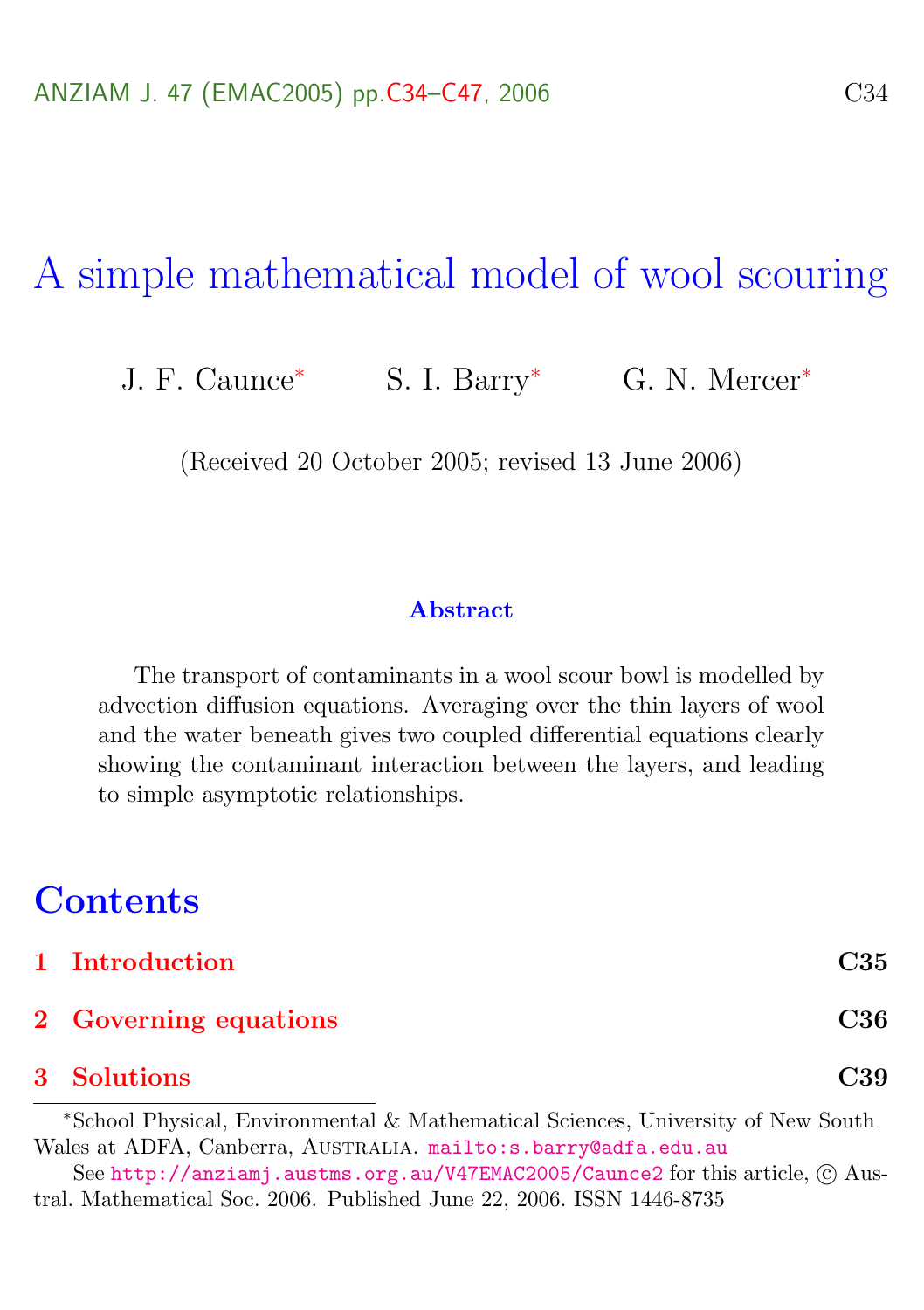### <span id="page-1-1"></span>Contents C35

### [4 Conclusion](#page-12-0) C46

#### [References](#page-13-0) C47

# <span id="page-1-0"></span>1 Introduction

Wool scouring is the process of washing shorn wool to remove contaminants such as grease and dirt. In many scour bowls the wool sits in a layer on top of a tank of water and is propelled along the bowl, and agitated, by a series of harrows. This agitation releases dirt which settles into a series of tanks which are periodically drained, with the water cleaned and recycled. It is the process of washing and settling which we consider here.

There have been only a few models of the traditional scour bowl, mostly concentrating on the overall balance of dirt and grease in and out of the bowl to find the average equilibrium concentration  $[3, 4]$  $[3, 4]$  $[3, 4]$ . A study group  $[1]$  considered a simple model of transport within the bowl by compartmentalising the bowl into eight regions and balancing the fluxes of water, dirt and grease in and out of these regions. However, a more complete model of the contaminant transport from the wool into the bowl is needed since different sized materials settle at different rates; hence the first settling tanks collect larger particles than the later tanks. A better understanding of how dirt moves out of the wool and into these tanks can be used to operate the bowls more efficiently. In particular we need to know how changes in wool layer depth, wool velocity, input dirt concentrations, and input water velocity effect the eventual accumulation of dirt, and the particle size distribution, in the tanks.

Figure [1](#page-2-1) illustrates the portion of the scour bowl we model. The wool is shown as the top layer,  $x \in [0, x_0]$ , with the harrows agitating a layer of water of roughly the same depth,  $x \in [x_0, 2x_0]$ . Beneath this is a region where the dirt settles, with transport governed less by agitation and more by the downward settling velocity q and the cross flow fluid velocities  $v_i$ ,  $i = 1, 2, 3$ .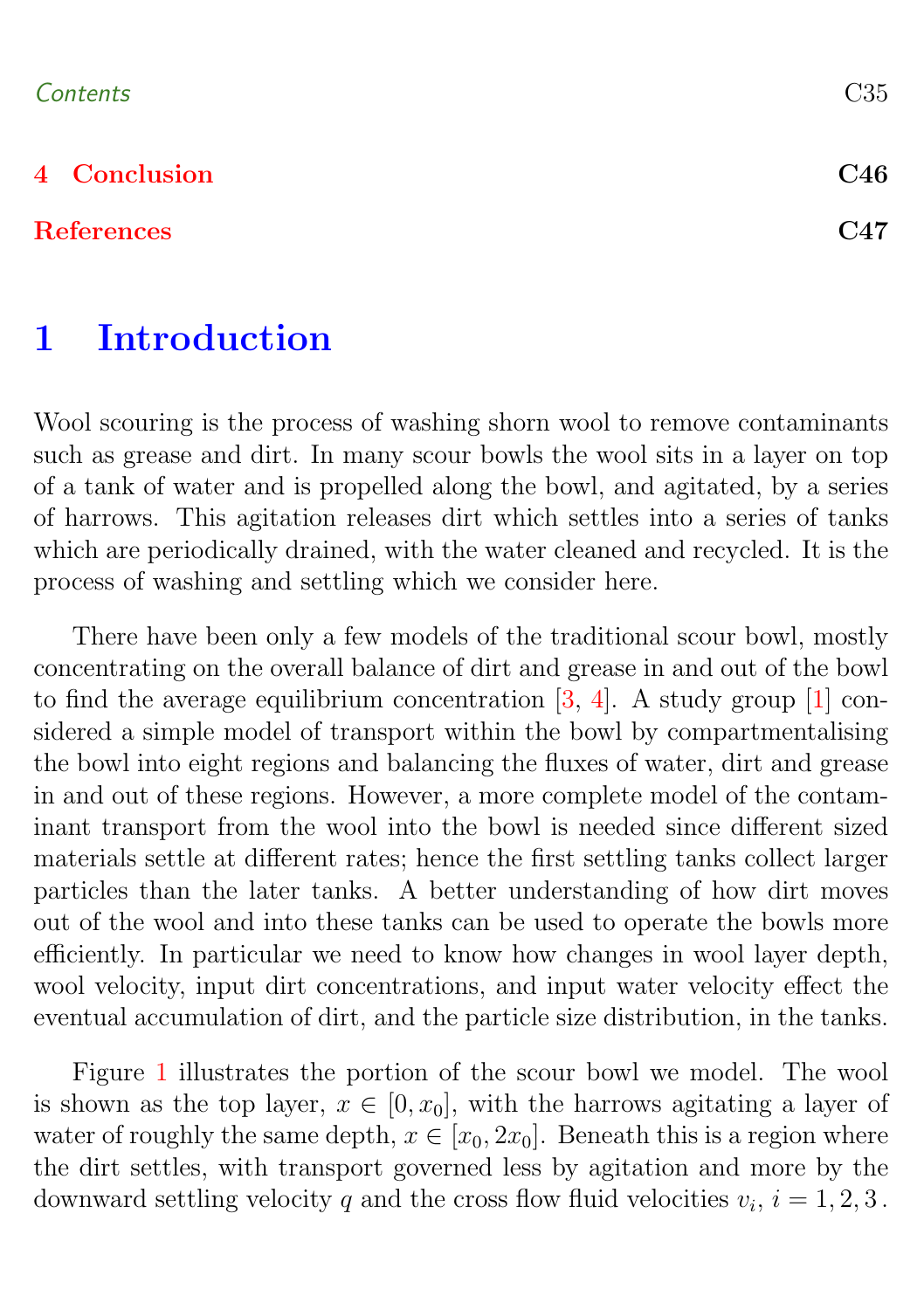## 1 Introduction C36



<span id="page-2-1"></span>FIGURE 1: Schematic diagram of the wool mixing model, showing a thin layer of wool of thickness  $x_0$  over a layer of water, being mixed by harrows.

Beneath this is shown the top of the pyramid settling tanks where no cross flow occurs.

In this report we outline the governing advection diffusion equations and non-dimensionalise them using typical parameter values. These equations are then averaged by integrating over the depth of the layers to produce a set of coupled ordinary differential equations for the averaged concentration in the wool and the water. Solving for the concentration, with various asymptotic relationships, illustrates the fundamental behaviour of the system.

# <span id="page-2-0"></span>2 Governing equations

The transport in the wool, mixing water and settling water layers are modelled by the advection diffusion equation within each layer,  $i = 1, 2, 3$ :

<span id="page-2-2"></span>
$$
\frac{\partial c_i}{\partial t} = D_i \nabla^2 c_i - q \frac{\partial c_i}{\partial x} - v_i \frac{\partial c_i}{\partial y}, \qquad (1)
$$

where  $c_i$  is the concentration in each layer (wool, washing zone, settling zone), q is the settling velocity,  $v_i$  is the horizontal transport velocity,  $D_i$  is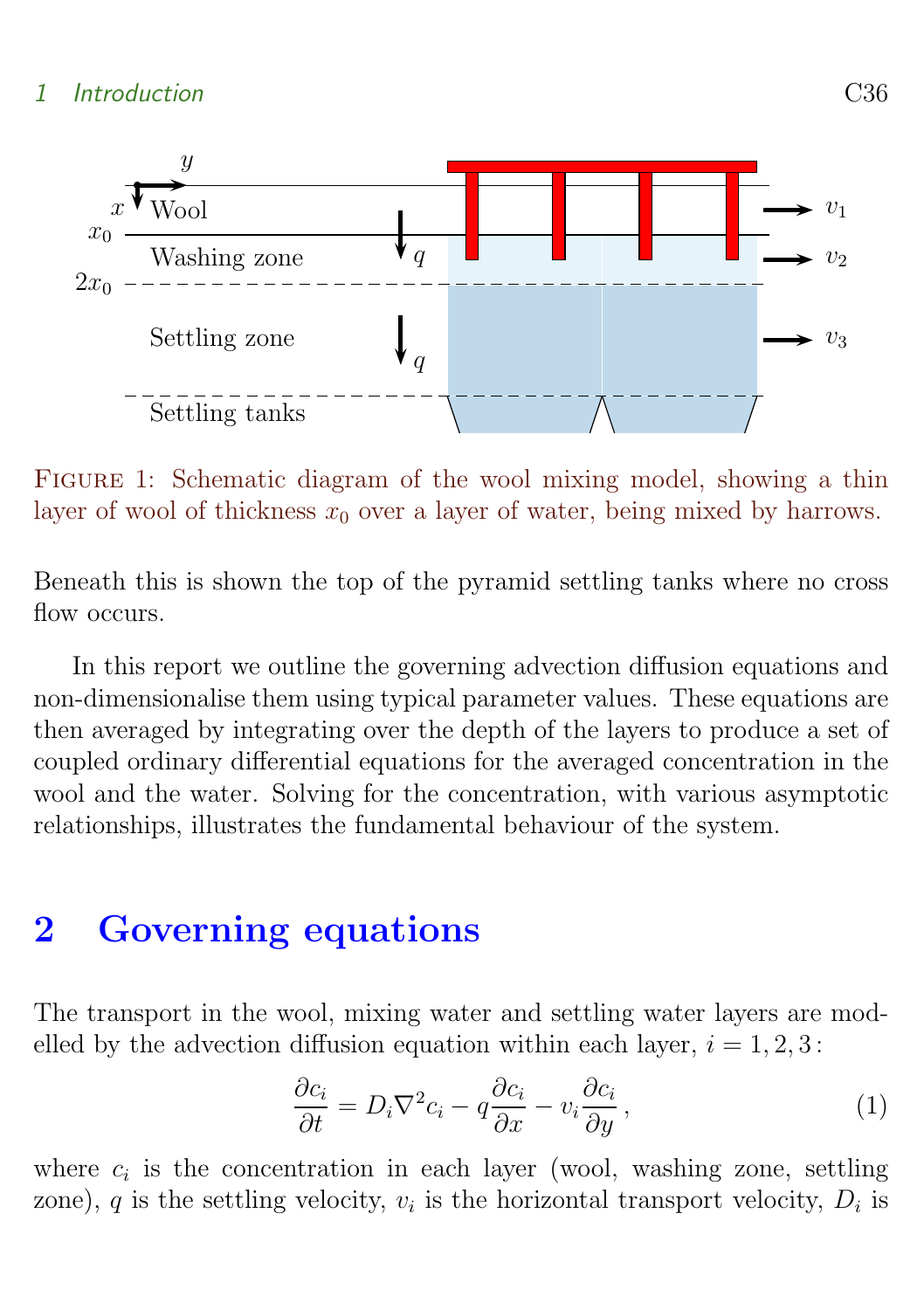## 2 Governing equations C37

a diffusion-like term which represents the mixing action of the harrows,  $x$  is the coordinate down the tank, from the top of the wool, through the various layers, whereas  $y$  is the coordinate in the direction of wool motion. These partial differential equations are based on simple mass-flux balances.

For simplicity we make several reasonable assumptions: the diffusivity terms D are constants with  $D_1 = D_2$ , since the wool and water mix together; the diffusivity in the settling zone  $D_3 \approx 0$  since little mixing occurs; the horizontal velocities vary,  $v_1 \neq v_2$  but  $v_2 = v_3$ ; the system has reached a steady state so  $\partial c/\partial t = 0$ ; the wool layer and the washing water layer have the same depth,  $x_0$ ; and, the diffusion in the y direction is assumed zero since  $y_0 \gg x_0$  and hence the  $D\partial^2 c/\partial y^2$  terms are small.

The boundary conditions are of no flux through the top surface and matching fluxes between each layer. Thus

$$
\left[D\frac{\partial c}{\partial x} - qc\right]_{x=0} = 0, \quad D^+\frac{\partial c^+}{\partial x} = D^-\frac{\partial c^-}{\partial x}, \quad c^+ = c^-, \tag{2}
$$

where  $c^+, c^-$  denote the transition between each of the layers.

Equation  $(1)$  is non-dimensionalised with respect to the length of a single tank  $y_0$  and the height of the wool layer  $x_0$  to give in non-dimensional coordinates  $(x, y)$ 

$$
\frac{\partial c_1}{\partial y} = D^* \frac{\partial^2 c_1}{\partial x^2} - q^* \frac{\partial c_1}{\partial x}, \quad x \in (0, 1), \tag{3}
$$

$$
\frac{\partial c_2}{\partial y} = \alpha D^* \frac{\partial^2 c_2}{\partial x^2} - \alpha q^* \frac{\partial c_2}{\partial x}, \quad x \in (1, 2), \tag{4}
$$

$$
\frac{\partial c_3}{\partial y} = -\alpha q^* \frac{\partial c_3}{\partial x}, \quad x > 2,
$$
\n(5)

where the parameters are

$$
D^* = \frac{Dy_0}{v_1 x_0^2}, \quad q^* = \frac{qy_0}{v_1 x_0}, \quad \alpha = \frac{v_1}{v_2}.
$$
 (6)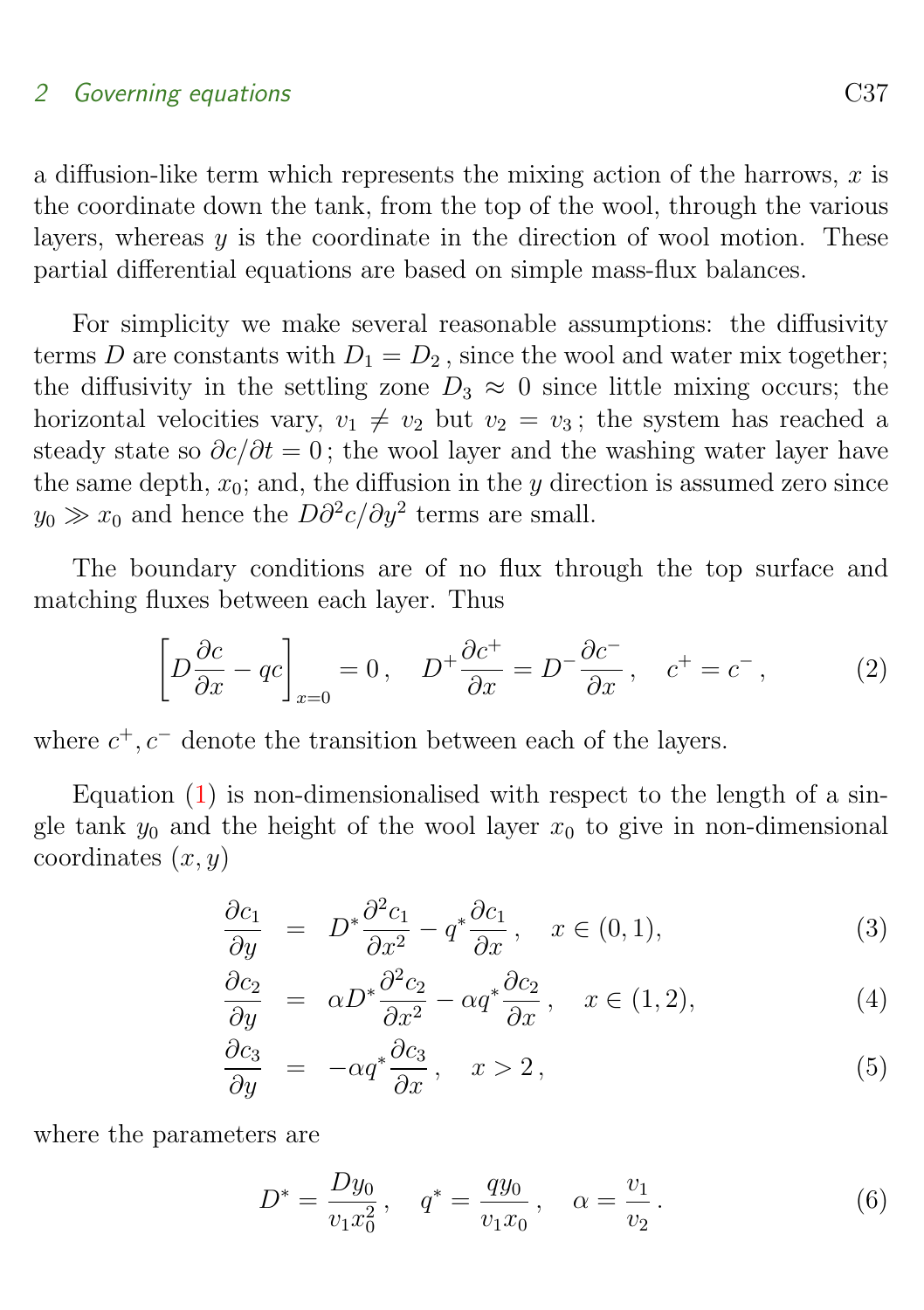## 2 Governing equations C38

We now drop the <sup>∗</sup> notation and assume all variables are non-dimensional unless otherwise stated. Alternative scalings exist which reduce the number of parameters to  $\alpha$  and  $D^*/q^*$ , but the above scaling makes the transport processes more obvious physically.

To simplify these further we integrate the equations over the depth of each of the layers with notation

$$
\bar{c}_1 = \int_0^1 c_1 \, dx \,, \quad \bar{c}_2 = \int_1^2 c_2 \, dx \,,
$$

noting that the layers have non-dimensional depth one. Thus

$$
\frac{\partial \bar{c}_1}{\partial y} = D\left(\frac{\partial c_1}{\partial x}(x=1) - \frac{\partial c_1}{\partial x}(x=0)\right) - q(c_1(x=1) - c_1(x=0)), \quad (7)
$$
\n
$$
\frac{\partial \bar{c}_2}{\partial y} = \left(\frac{\partial c_2}{\partial y} - \frac{\partial c_1}{\partial y} - \frac{\partial c_2}{\partial y} - \frac{\partial c_1}{\partial y} - \frac{\partial c_2}{\partial y} - \frac{\partial c_2}{\partial y} - \frac{\partial c_1}{\partial y} - \frac{\partial c_2}{\partial y} - \frac{\partial c_1}{\partial y} - \frac{\partial c_2}{\partial y} - \frac{\partial c_1}{\partial y} - \frac{\partial c_2}{\partial y} - \frac{\partial c_1}{\partial y} - \frac{\partial c_2}{\partial y} - \frac{\partial c_2}{\partial y} - \frac{\partial c_1}{\partial y} - \frac{\partial c_2}{\partial y} - \frac{\partial c_1}{\partial y} - \frac{\partial c_2}{\partial y} - \frac{\partial c_1}{\partial y} - \frac{\partial c_2}{\partial y} - \frac{\partial c_2}{\partial y} - \frac{\partial c_1}{\partial y} - \frac{\partial c_2}{\partial y} - \frac{\partial c_1}{\partial y} - \frac{\partial c_2}{\partial y} - \frac{\partial c_1}{\partial y} - \frac{\partial c_2}{\partial y} - \frac{\partial c_1}{\partial y} - \frac{\partial c_1}{\partial y} - \frac{\partial c_2}{\partial y} - \frac{\partial c_1}{\partial y} - \frac{\partial c_1}{\partial z} - \frac{\partial c_1}{\partial y} - \frac{\partial c_1}{\partial z} - \frac{\partial c_1}{\partial y} - \frac{\partial c_1}{\partial z} - \frac{\partial c_2}{\partial y} - \frac{\partial c_1}{\partial z} - \frac{\partial c_1}{\partial y} - \frac{\partial c_1}{\partial z} - \frac{\partial c_1}{\partial z} - \frac{\partial c_1}{\partial z} - \frac{\partial c_1}{\partial z} - \frac{\partial c_1}{\partial z} - \frac{\partial c_2}{\partial z} - \frac{\partial c_1}{\partial z} - \frac{\partial c_1}{\partial z} - \frac{\partial c_1}{\partial z} - \frac{\partial c_1}{\partial z} - \frac{\partial c_1}{
$$

$$
\frac{\partial \bar{c}_2}{\partial y} = \alpha D \left( \frac{\partial c_2}{\partial x} (x = 2) - \frac{\partial c_2}{\partial x} (x = 1) \right) - \alpha q (c_2 (x = 2) - c_2 (x = 1)).(8)
$$

The boundary conditions eliminate the terms at  $x = 0$ . Similarly at  $x = 2$ , the bottom of the water mixing layer, matching implies  $\frac{\partial}{\partial x}c_2(x=2)=0$ . We now replace the derivative terms by their central difference

$$
\frac{\partial c_1}{\partial x}(x=1) = c_2\left(x=\frac{3}{2}\right) - c_1\left(x=\frac{1}{2}\right),
$$

and the average  $\bar{c}_1 \approx c_1(1/2) \equiv c_1$  and  $\bar{c}_2 \approx c_1(3/2) \equiv c_2$ . The concentration term  $c_1(x = 1) \approx c_1(x = 1/2)$  and  $c_2(x = 2) \approx c_2(x = 3/2)$ . Hence

$$
\frac{dc_1}{dy} = -(D+q)c_1 + Dc_2, \qquad (9)
$$

<span id="page-4-0"></span>
$$
\frac{dc_2}{dy} = \alpha (D+q)c_1 - \alpha (D+q)c_2.
$$
 (10)

These equations, despite the averaging, have much of the expected behaviour. The  $-(D+q)c_1$  term represents transport of contaminant from the wool to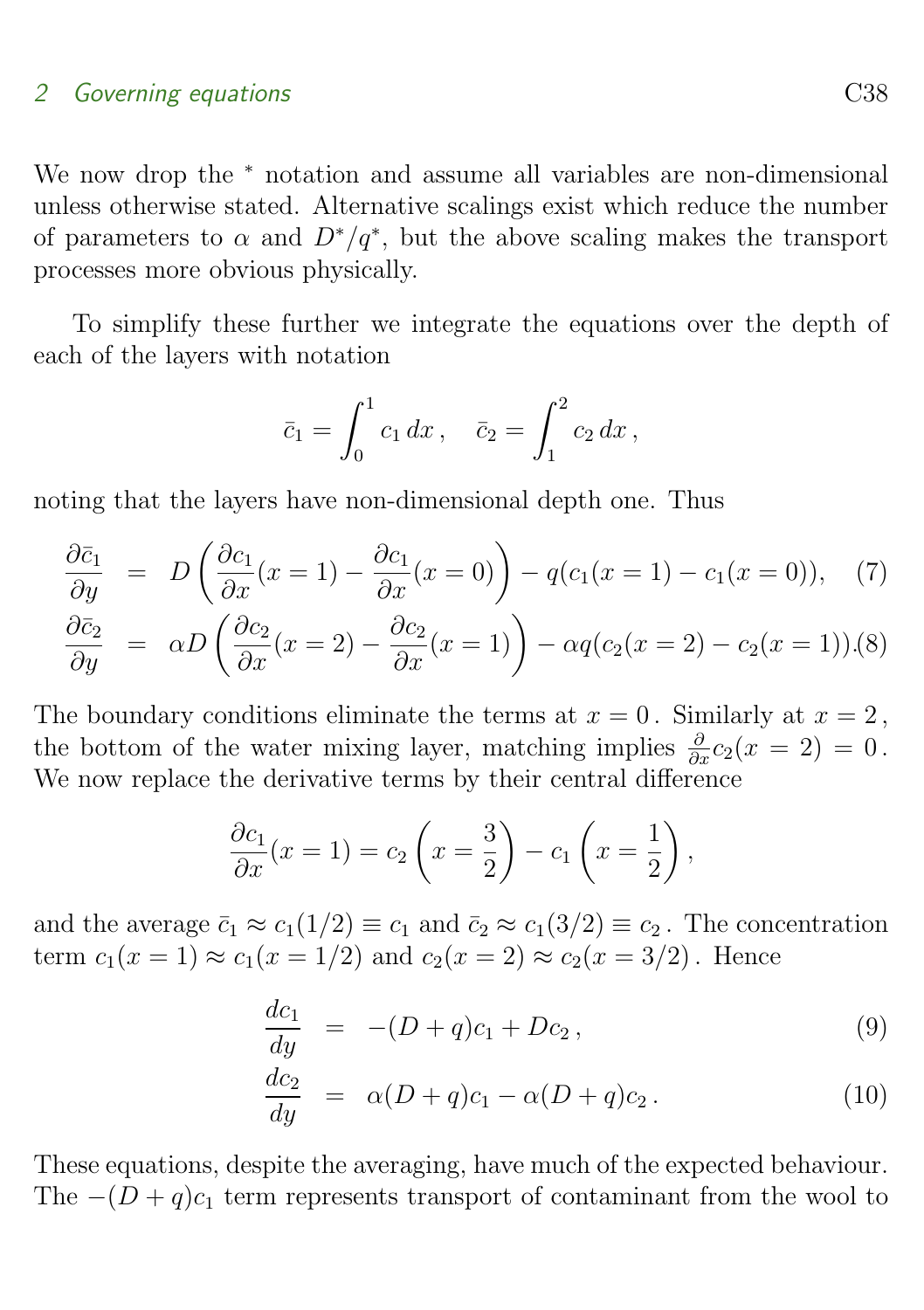### 2 Governing equations C39

the water. The  $Dc_2$  represents the transport of dirt by mixing back to the wool. Similarly the  $-(D+q)c_2$  term represents the loss of material from the water, both to the wool,  $Dc_2$ , and the water beneath,  $qc_2$ . The equation for  $c_3$  gives solution

<span id="page-5-2"></span>
$$
c_3(x,y) = c_2 \left( y - \frac{x-2}{q\alpha} \right),\tag{11}
$$

which simply represents a diagonal transport of the material with the velocities,  $q$  and  $v_3$  away from the base of the washing water zone.

We have thus reduced the coupled partial differential equations to an averaged set of coupled, linear, ordinary differential equations which have classic phase plane type solutions which we explore in the next section.

# <span id="page-5-0"></span>3 Solutions

The solutions to the system  $(10)$  is simply found to be

<span id="page-5-1"></span>
$$
\begin{bmatrix} c_1(y) \\ c_2(y) \end{bmatrix} = a\mathbf{v}_1 e^{\lambda_1 y} + b\mathbf{v}_2 e^{\lambda_2 y} \tag{12}
$$

where  $v_i$  are the eigenvectors and  $\lambda_i$  are the eigenvalues of the matrix

$$
\left[\begin{array}{cc} -(D+q) & D \\ \alpha(D+q) & -\alpha(D+q) \end{array}\right].
$$
\n(13)

Both the eigenvalues are real, negative, and unique for physical parameter ranges. The constants  $a$  and  $b$  are found by application of the conditions at  $y = 0$ . Evaluating this solution is trivial in MATLAB(R) when written in diagonalised form. In full the eigenvalues and eigenvectors are

$$
\lambda = \frac{-(D+q)}{2} \left( (1+\alpha) \pm \sqrt{(1+\alpha)^2 + \frac{4\alpha D}{D+q} - \alpha} \right),\tag{14}
$$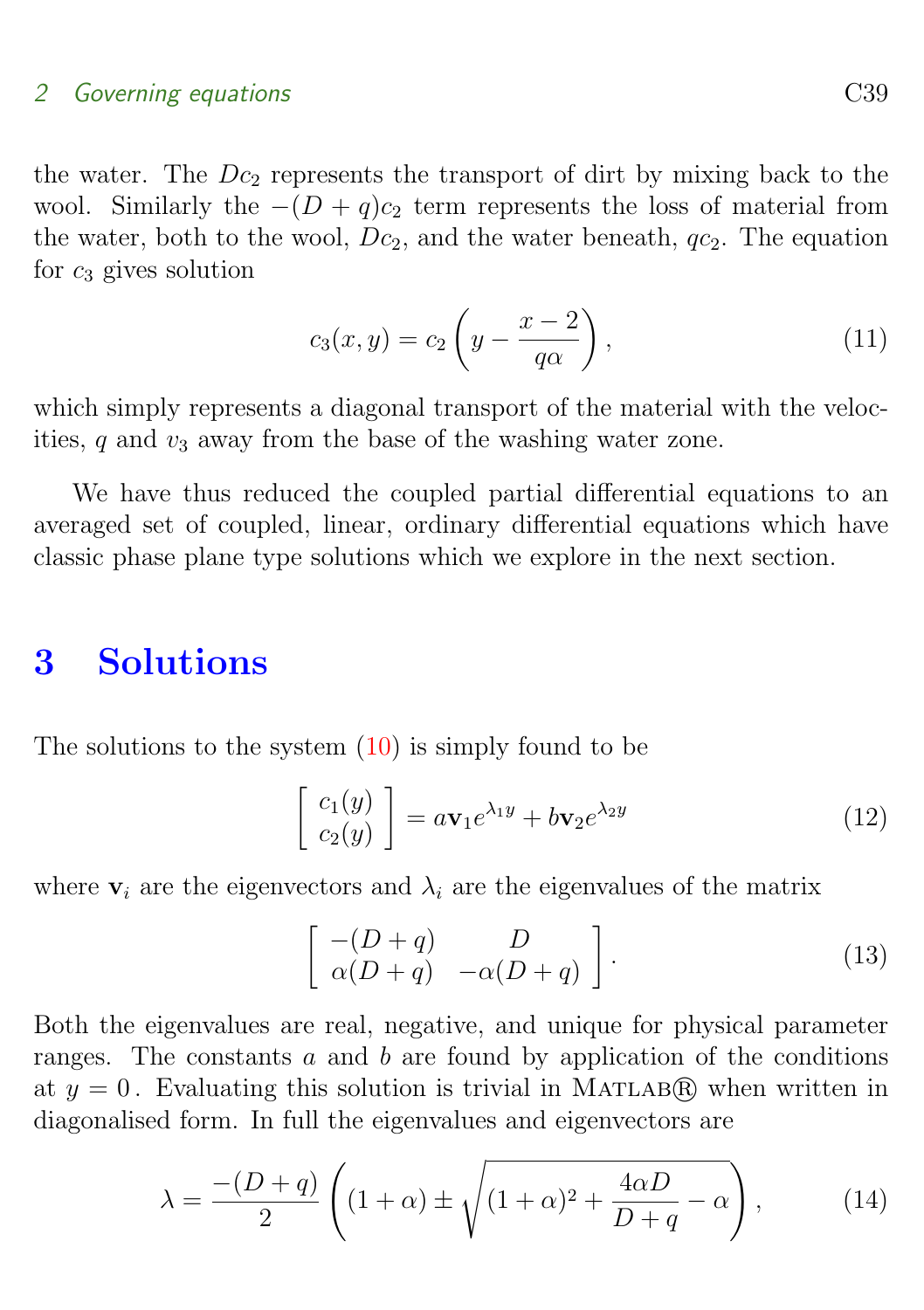

<span id="page-6-0"></span>FIGURE 2: Concentration in the wool  $c_1(y)$  and water  $c_2(y)$  showing rapid and slow exponential responses.

<span id="page-6-1"></span>and

$$
\mathbf{v} = \left[ \begin{array}{c} D \\ \lambda + (D+q) \end{array} \right]. \tag{15}
$$

A typical solution is illustrated in Figure [2](#page-6-0) showing the concentration,  $c(y)$  versus distance y, in both the wool and the water for physically typical values of  $q^* = 0.3$ ,  $D^* = 0.7$ ,  $\alpha = 8$ ,  $c_1(0) = 0.4$ , and  $c_2(0) = 0$ . That is dirty wool entering from the left along with clean water. The solution shows the wool,  $c_1$ , getting cleaner while the water,  $c_2$ , initially gets dirtier (from the wool) before eventually becoming cleaner. The solution also shows the two exponential type behaviour, with both solutions having an initially fast transient phase followed by a matched slow exponential decay governed by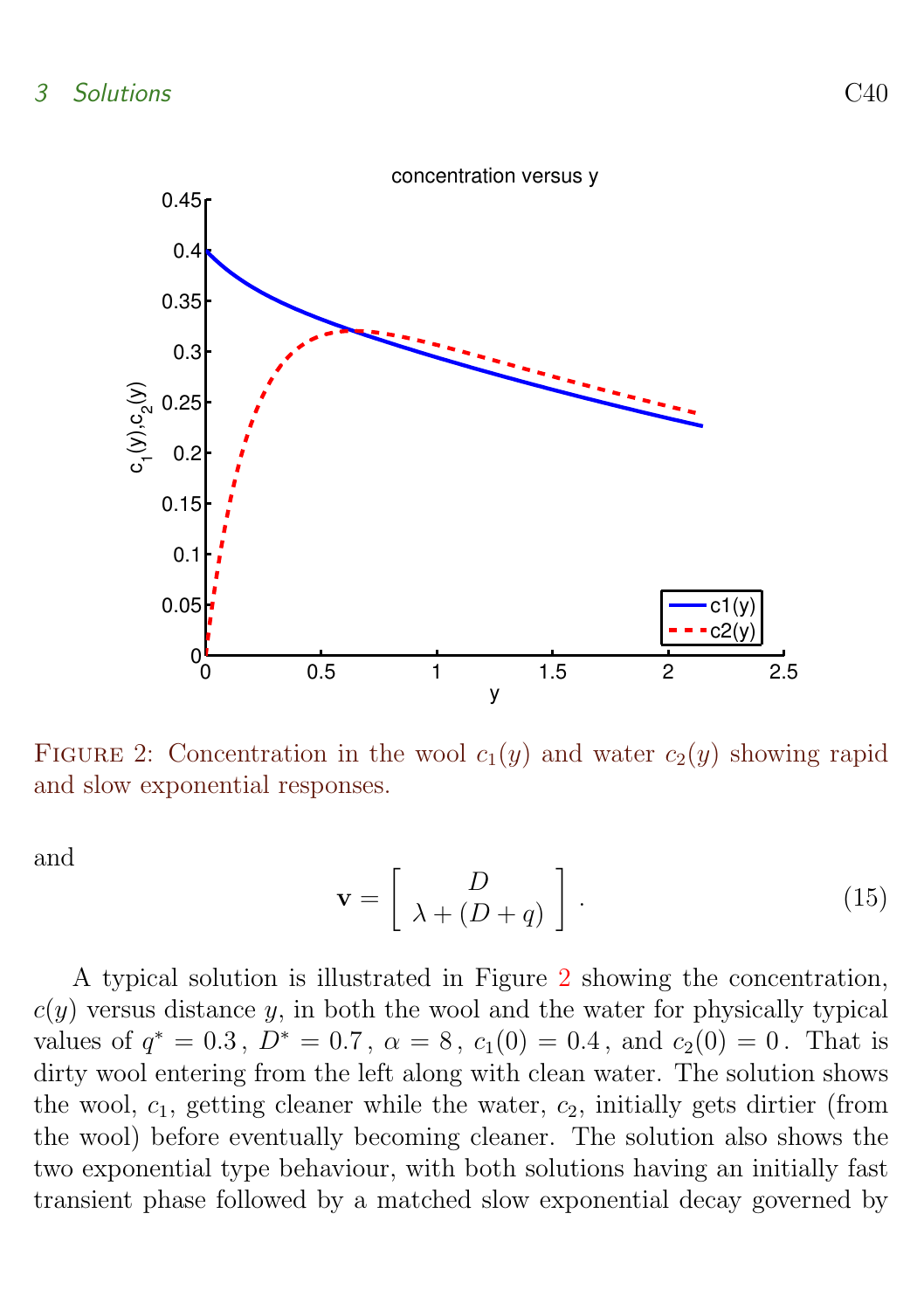

<span id="page-7-0"></span>FIGURE 3: Phase plane of dirt concentration in wool,  $c_1$  and water,  $c_2$  as y changes.

the leading eigenvector/eigenvalue.

In Figure [3](#page-7-0) the solutions  $c_1(y)$  and  $c_2(y)$  from equation [\(12\)](#page-5-1) are plotted on a phase plane as  $c_2$  versus  $c_1$ , with the same parameter set as Figure [1.](#page-2-1) For example, the bold trajectory through  $c_1 = 0.4$ ,  $c_2 = 0$  represents the solution when  $c_1(0) = 0.4$ ,  $c_2(0) = 0$ . As y changes  $c_2$  rapidly changes, as shown in Figure [2](#page-6-0) until  $y \approx 0.6$ . This is the effect of the second exponential term in  $(12)$ . After this point both  $c_1$  and  $c_2$  progress uniformly hence in Figure [3](#page-7-0) all trajectories head along the same straight line to the origin as the slowly varying exponential term in [\(12\)](#page-5-1) dominates. The slope of this latter transition is given by the leading eigenvector in equation [\(15\)](#page-6-1).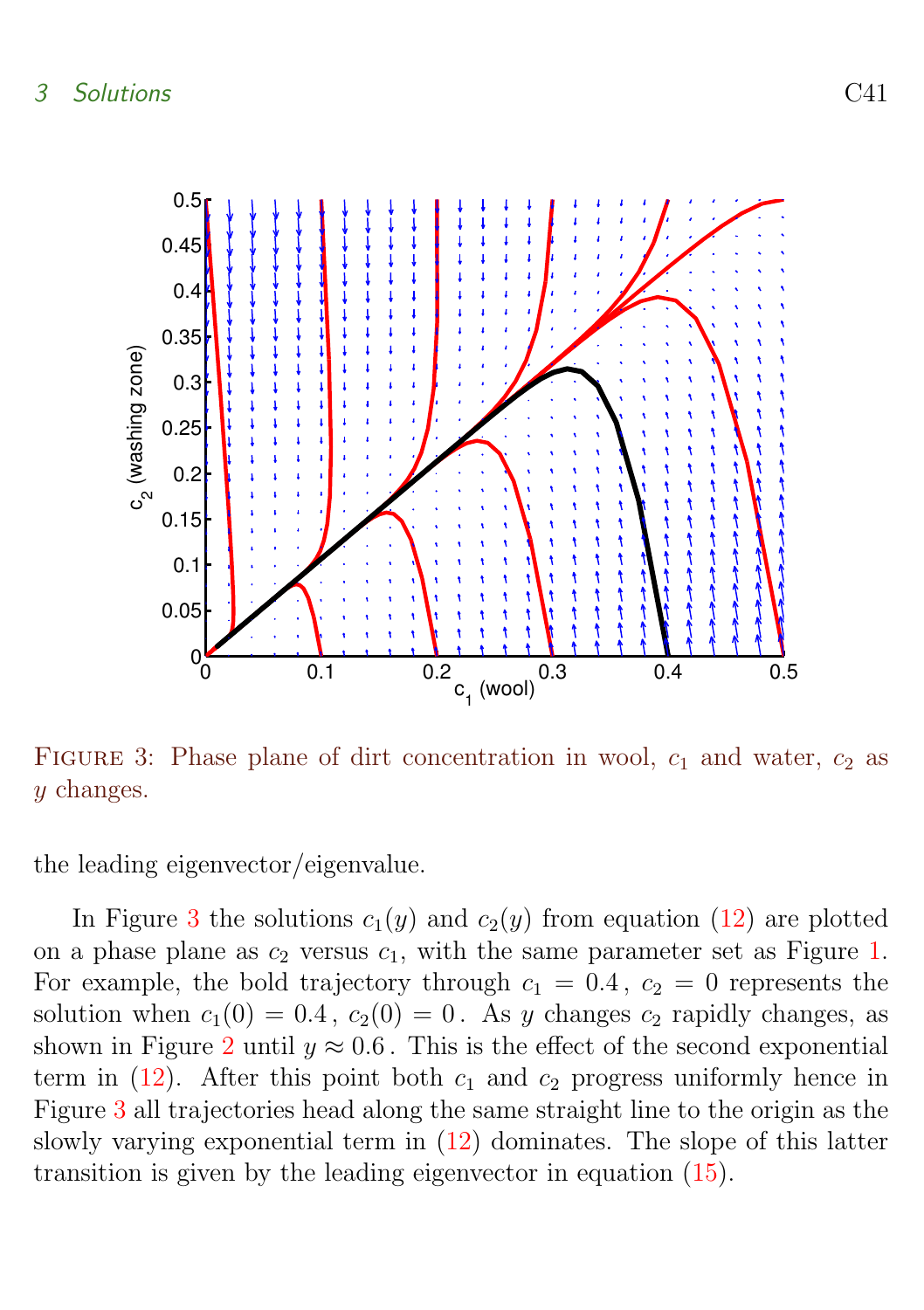### 3 Solutions C42

One of our aims is to find simple solutions and to gain a better understanding of the system with this approximation. By making the assumption that  $c_2(y) \approx c_2(0)$  it is not hard to show that

$$
c_1(y) \approx c_1(0)e^{-(D+q)y} + c_2(0)\frac{D}{D+q} \left(1 - e^{-(D+q)y}\right) , \qquad (16)
$$

which is valid for small values of  $(D+q)y$ . This clearly indicates the dominant behaviour of the initial rapid decay exponential term  $\exp[-(D+q)y]$  coming from the most negative eigenvalue.

By considering a Taylor series in  $y$  we also obtain the asymptotic results valid for small  $(D+q)y$  of

$$
c_1(y) \approx c_1(0)(1 - (D+q)y) + c_2(0)Dy, \qquad (17)
$$

$$
c_2(y) \approx c_2(0) + \alpha(D+q)c_1(0)y - \alpha(D+q)c_2(0)y. \qquad (18)
$$

This clearly shows the interaction between the elements, with the  $(D +$ q)y term reducing the concentration in  $c_1$  and increasing it in  $c_2$ .

If the diffusivity term is small,  $D \approx 0$ , equivalent to no agitation of the wool, then the system reduces easily to

$$
c_1(y) = c_1(0)e^{-qy}, \t\t(19)
$$

$$
c_2(y) = c_1(0)\frac{\alpha}{\alpha - 1}e^{-qy} + \left(c_2(0) - \frac{\alpha}{\alpha - 1}c_1(0)\right)e^{-\alpha qy}, \qquad (20)
$$

for  $\alpha \neq 1$ . Note that for  $\alpha > 1$ , the usual physical case, for large y

$$
\begin{bmatrix} c_1 \\ c_2 \end{bmatrix} \rightarrow \begin{bmatrix} \alpha - 1 \\ \alpha \end{bmatrix} \frac{c_1(0)}{\alpha - 1} e^{-qy}, \qquad (21)
$$

showing that the equivalent slope on the phase plane, Figure [3,](#page-7-0) is  $\alpha/(\alpha - 1)$ which is not affected by settling q. That is, the relative concentration of  $c_1$  and  $c_2$  are dominated by the velocities  $\alpha$ . For  $\alpha = 1$  the  $c_2(y)$  equation is modified by

<span id="page-8-0"></span>
$$
c_2(y) = (c_1(0)qy + c_2(0))e^{-qy}.
$$
\n(22)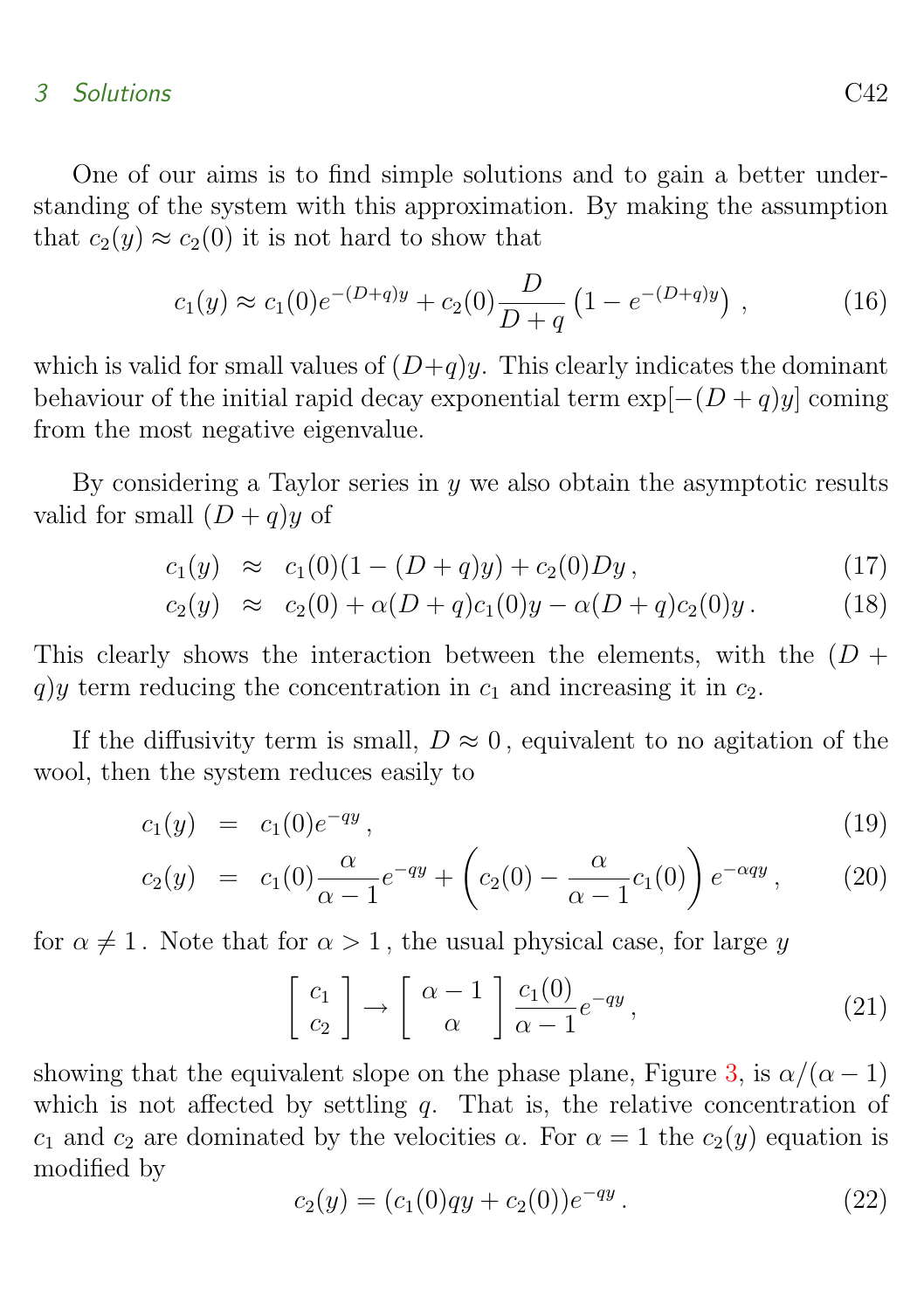#### 3 Solutions C43

Importantly we calculate the maximum value of  $c_2(y)$  since, as shown in Figure [2,](#page-6-0) for typical parameters, the concentration in the water rises to a maximum before dropping. This maximum is then transported down to the settling tanks by the solution to  $c_3$ , equation [\(11\)](#page-5-2), effectively giving the tank which will clog the most. Thus differentiation of the  $c_2$  solution in equation [\(22\)](#page-8-0) gives a maximum at

$$
y_{\max} = \frac{1}{1 - \alpha q} \ln \left( \frac{c_1(0)}{\alpha c_1(0) + (1 - \alpha)c_2(0)} \right)
$$
 (23)

for  $\alpha \neq 1$ , so long as the solution exists, and for  $\alpha = 1$ 

$$
y_{\max} = \frac{c_1(0) - c_2(0)}{c_1(0)q}, \quad c_1(0) \neq 0.
$$
 (24)

One can then use these equations to both predict which bowl will fill with settling contaminant first as well as allowing operators to vary input parameters (wool speed, cross flow velocities) to obtain a desired settling outcome. A similar, but more complicated, expression can be found for the full eigenvector solution in equation [\(12\)](#page-5-1).

Other, reasonably physical, simplifications occur. For example if  $v_2 = 0$ , then the term  $v_2\partial c_2/\partial y = 0$  and so  $c_1 = c_2$  giving

<span id="page-9-0"></span>
$$
c_1(y) = c_1(0)e^{-qy};\t\t(25)
$$

that is, the concentration in the wool is independent of the washing action as material diffuses out then back into the wool. If  $q = 0$  which is appropriate for neutrally buoyant grease, rather than dirt, the solution simplifies to

$$
\begin{bmatrix} c_1(y) \\ c_2(y) \end{bmatrix} = \frac{\alpha c_1(0) + c_2(0)}{1 + \alpha} \begin{bmatrix} 1 \\ 1 \end{bmatrix} + \frac{c_1(0) - c_2(0)}{1 + \alpha} \begin{bmatrix} 1 \\ -\alpha \end{bmatrix} e^{-D(1 + \alpha)y}.
$$
 (26)

showing that both the wool and water diffuse to the same value. Naturally, if  $c_1(0) = c_2(0)$ , then there is no y dependence. Assuming that the exponential term decays fast enough, this means that the grease concentrations in the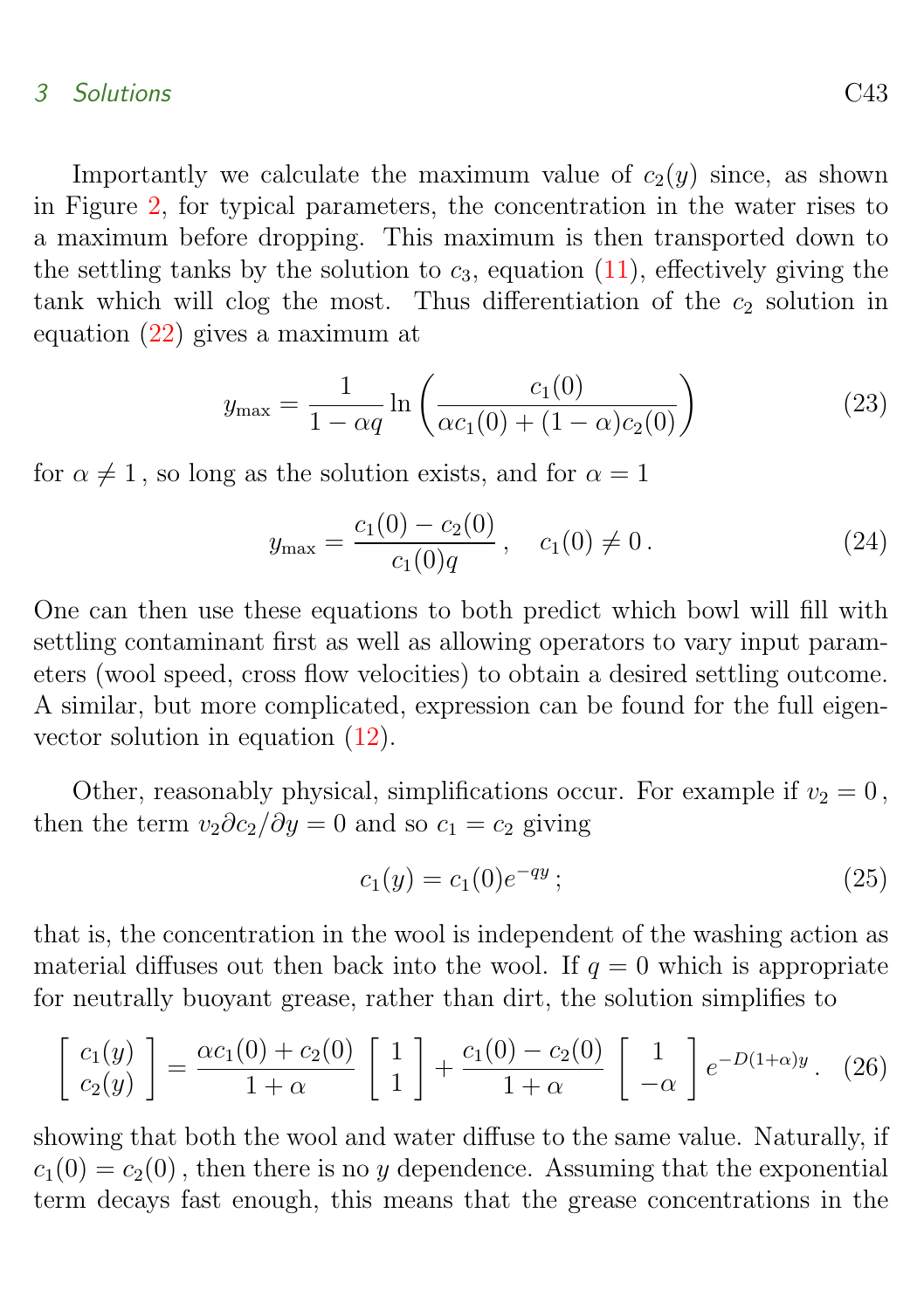

<span id="page-10-0"></span>FIGURE 4: Phase plane of grease concentration in wool  $c_1$  and water  $c_2$  as y changes for  $q=0$ .

water at the end of the bowl, where grease is removed to make lanolin, are solely given by

$$
c = \frac{\alpha c_1(0) + c_2(0)}{1 + \alpha} \tag{27}
$$

with little dependence on D or the dimensions of the tank. This latter result is shown in Figure [4](#page-10-0) as a phase plane, with the same parameters as Figures [2](#page-6-0) and [3](#page-7-0) apart from the settling velocity being  $q = 0$ . The bold trajectory again shows concentrations starting from  $c_1(0) = 0.4$ ,  $c_2(0) = 0$ . As y increases the concentrations tend linearly to the first terms in equation [\(26\)](#page-9-0) as the second exponential term dies away.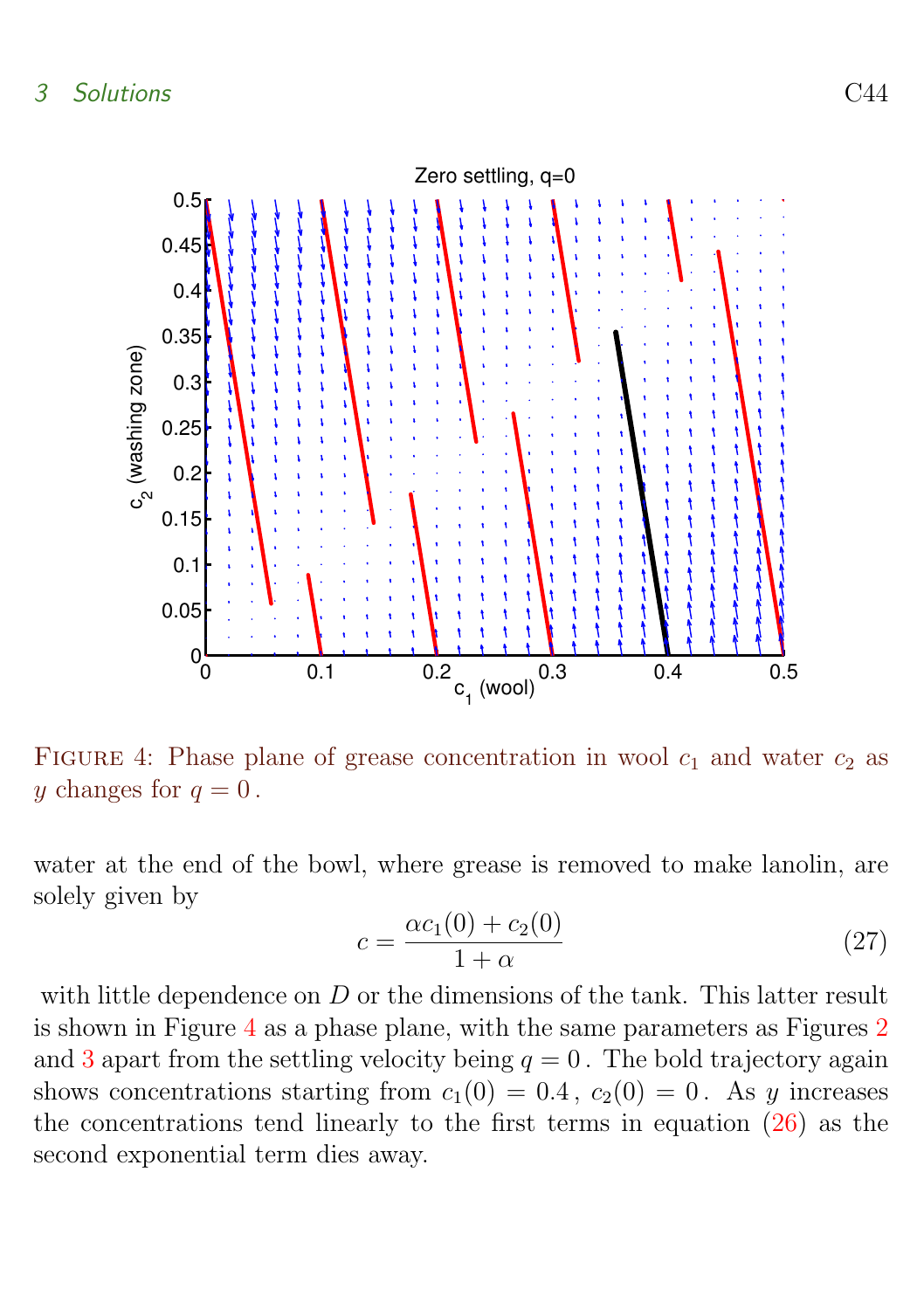

<span id="page-11-0"></span>FIGURE 5: Concentration in the wool and water at a fixed  $y$  with varying wool velocity.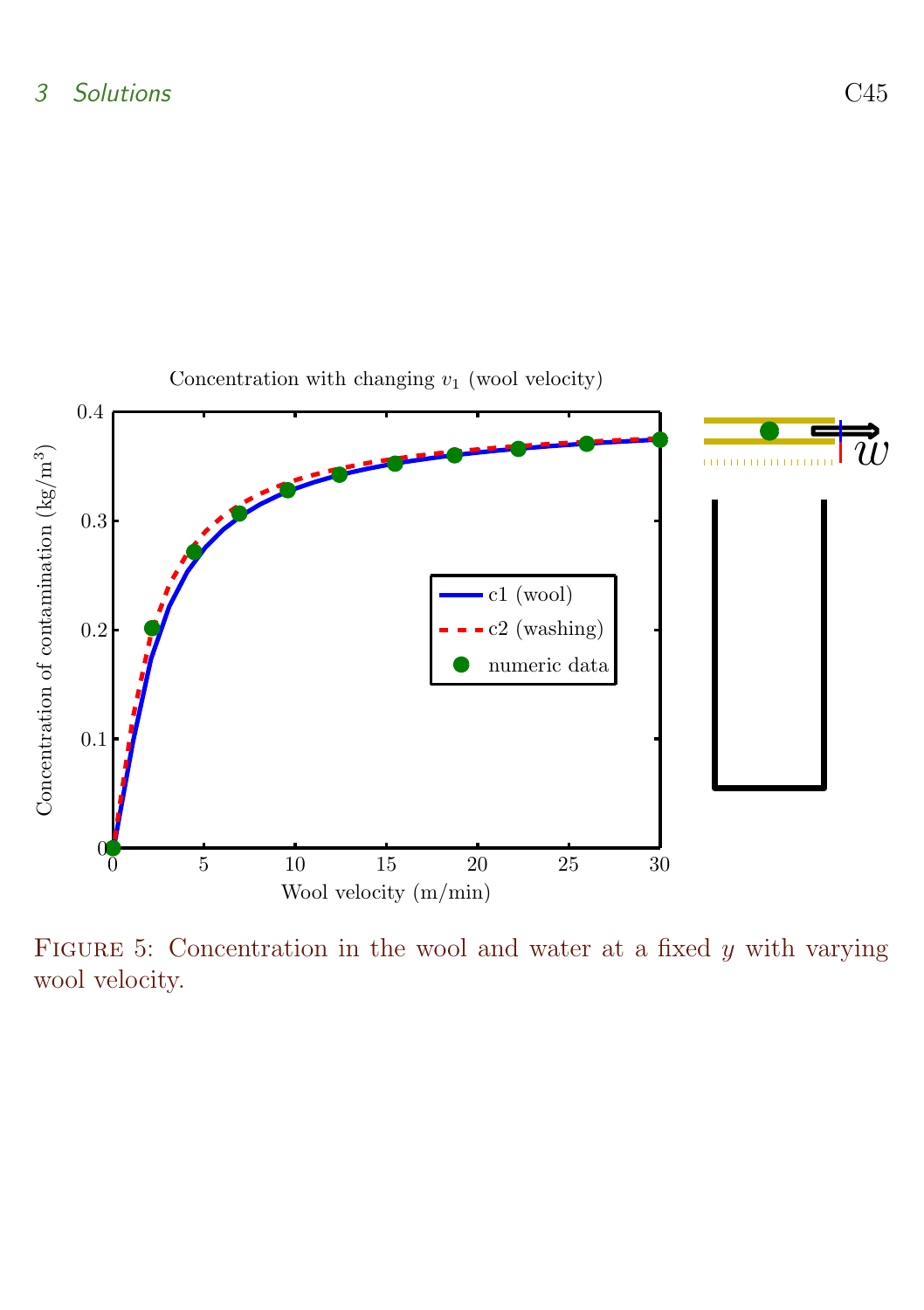#### <span id="page-12-1"></span>3 Solutions C46

In many of the expressions above a decay term like  $\exp[-(D+q)y]$  appears. In dimensional coordinates this is

$$
\exp\left(\frac{-(D+qx_0)y}{v_1x_0^2}\right) \tag{28}
$$

showing that the decay behaviour is faster (in y) if the depth of the wool  $x_0$ is small or the velocity  $v_1$  is small. If the depth of wool  $x_0$  gets too large, then the system does not reach its final asymptotic state before reaching the end of the bowl. However, in this limit of large  $x_0$  the averaging over the width of the layer becomes less valid and an  $x$  dependent model needs to be considered. Figure [5](#page-11-0) shows this behaviour for changing  $v_1$ , that is illustrating  $c_1(y = 0.5)$ ,  $c_2(y = 0.5)$  from equation [\(12\)](#page-5-1) in dimensional form as wool velocity  $v_1$  changes. This figure uses the same parameters as early models with  $y = 0.5$  (corresponding to  $y = 1$  m physically). This figure also shows results from a numerical simulation [\[2\]](#page-13-4) which uses finite differences to solve the full time-dependent equations for an entire scour bowl of four tanks, including settling and drainage down the full length of the settling tanks. In contrast, the simplified model here only studies the region near the wool. As  $v \to 0$  the concentration drops to zero, since this is equivalent to stationary wool with all the dirt settles out for small y hence being clean at  $y = 0.5$ . As  $v \to \infty$  the wool is moving so fast that at the point  $y = 0.5$  the wool has not had time for material to settle out and so the concentration approaches the initial condition of  $c_1(0) = 0.4$ .

# <span id="page-12-0"></span>4 Conclusion

The washing action of a wool in the top of a wool scour bowl can be modelled well by using a simple integral averaging of the governing advection diffusion equations. This leads to a simple set of coupled ordinary differential equations which model the concentration moving between the wool and the water, with an initial exponential phase, mostly governed by an exponential